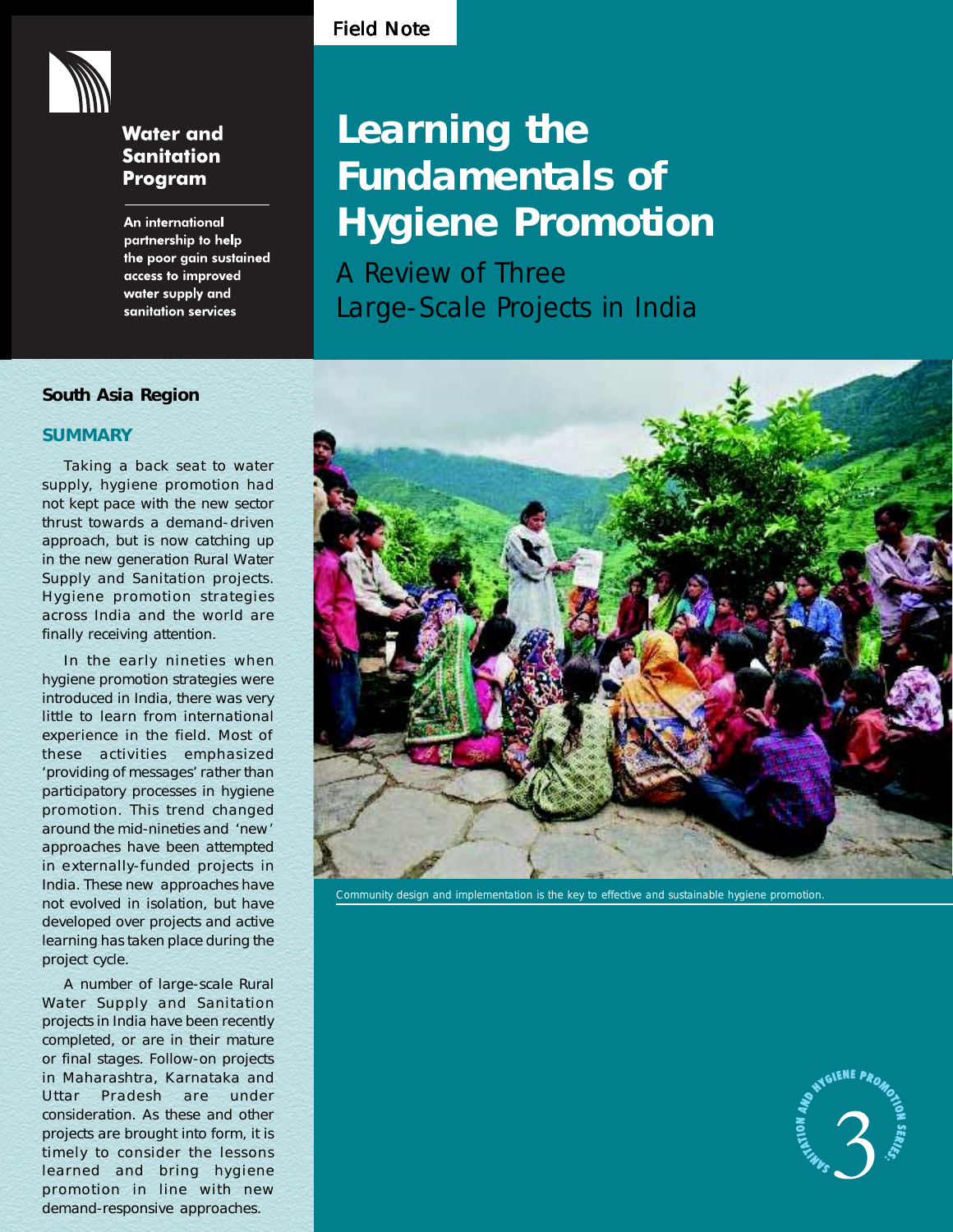# **Introduction**

The integration of sanitation with drinking water projects is a relatively recent development. A major objective of drinking water projects is to improve health, productivity and enhance the quality of life of people, including women, children and the poor. Numerous studies and observations indicate that the provision of water supply without hygiene promotion and sanitation reduces the impact on people's health and wellbeing and may further deteriorate the quality of the environment, including sanitation and drainage. Keeping these lessons in mind, currently all externallyassisted Rural Water Supply and Sanitation (RWSS) projects in India include an integrated package of water supply, sanitation and hygiene promotion. However, the nature of these efforts and the manner of their implementation differ. The effectiveness of the hygiene promotion components and the World Bank's learning agenda in this field is reviewed here. It needs to be mentioned that the sector is in a learning phase in India and across the globe.

Three World Bank-assisted projects in the states of Maharashtra, Karnataka and Uttar Pradesh recently participated in a review of their hygiene promotion work to learn from experience, and to take the first step in building a body of 'better practice' for hygiene promotion in India.

The objectives of the review were:

 $H$  to identify design factors which contributed to or detracted from the sustainability of hygiene promotion in large projects in India

 to draw some preliminary assumptions for better practice

 to create a platform for exchange of ideas and experiences about hygiene promotion and jointly develop approaches and recommend processes for longer-term work.

# **WHAT IS HYGIENE PROMOTION?**

Hygiene promotion includes strategies that encourage or facilitate a process whereby people assess, make considered choices, demand, effect, and sustain hygienic and healthy behaviors. This would encompass personal, domestic, and environmental hygiene practices and any action or initiative taken to erect barriers to disease.

# **Brief Description**

Both the Maharashtra and Karnataka projects were undertaken when there was little international experience of good hygiene promotion. The Maharashtra project started in 1991 and the Karnataka project in 1993. By the time the Uttar Pradesh project came through in 1996, participatory approaches were in use internationally and these techniques were used very effectively in the Swajal project.

MAHARASHTRA: The Hygiene and Sanitation Education (HSE) component of the Maharashtra Rural Water Supply and Environmental Sanitation Project combines awareness campaigning with interpersonal contacts using didactic approaches. Hygiene promotion is defined as creating an enabling environment, and hygiene education is defined as awareness creation and access to technologies to consolidate behavior.

KARNATAKA: A multi-channel, message-based IEC (Information, Education and Communication) approach was used. A combination of interventions were employed using folk as well as mass media, group work, house visits, regular group and interpersonal contacts. There were occasions when concerted mass education plans were also used. Non-Governmental Organizations (NGOs) were effectively included in the project to implement the hygiene promotion component.

UTTAR PRADESH: The HP component of the Uttar Pradesh Rural Water Supply and Environmental Sanitation, Swajal project, is called Health and Sanitation Awareness (HESA). The approach to hygiene promotion is primarily participatory. HESA is developed and monitored through SARAR (Self-esteem, Associative Strengths, Resourcefulness, Action Planning and Responsibility) tools and Healthy Homes Surveys, together with message-based IEC sample sessions. A unique feature of Swajal is the involvement of villagers – during the planning phase – in developing their own HESA plans for the subsequent implementation phase. On a statewide basis, a social marketing campaign has been planned.

# **Review Findings**

# **Project Design**

# **Hygiene Promotion Strategy and its Integration into Overall RWSS Design**

None of the three projects framed clear objectives for hygiene promotion during project preparation. While hygiene promotion strategies in the cases of Maharashtra and Karnataka were neither designed nor implemented until later in the project, in Uttar Pradesh, the strategy was to enable local people to assess their own hygiene and sanitation problems and set targets and objectives.

MAHARASHTRA: Goals and objectives were defined for the hygiene promotion component only when water became available in the project villages. At the onset of hygiene promotion, six specific behavioral objectives were set, focusing on hand-washing, appropriate storage of water above ground level, and use of hygienic methods to draw water from household containers. Later, four additional target behaviors were added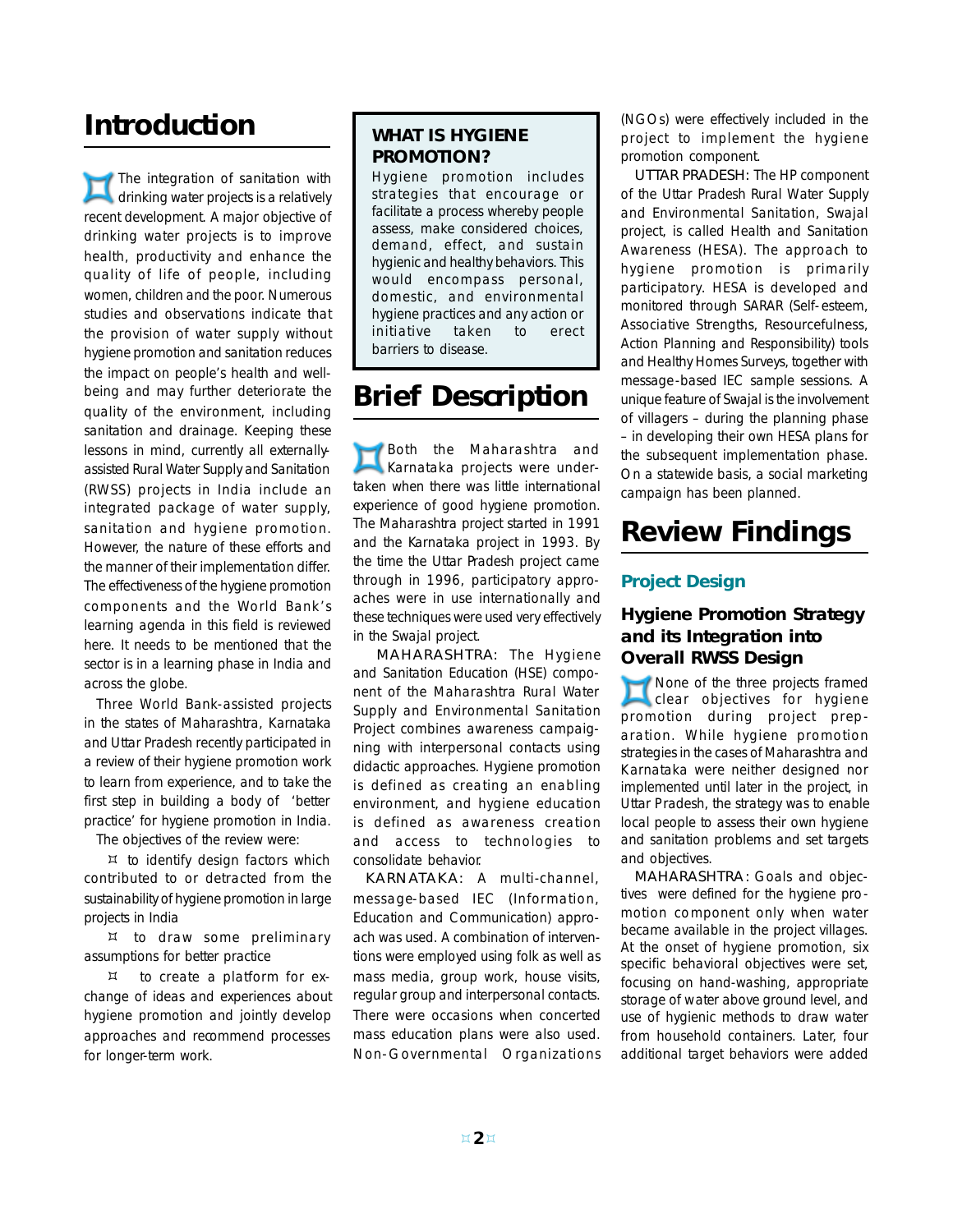| <b>BASIC FACTS: THREE STATE PROJECTS PARTICIPATING IN THE REVIEW</b> |                                                                                                                                                                            |                                                                                                                                                                            |                                                                                                                                                                                                                                                                                                                                                                                                                                               |
|----------------------------------------------------------------------|----------------------------------------------------------------------------------------------------------------------------------------------------------------------------|----------------------------------------------------------------------------------------------------------------------------------------------------------------------------|-----------------------------------------------------------------------------------------------------------------------------------------------------------------------------------------------------------------------------------------------------------------------------------------------------------------------------------------------------------------------------------------------------------------------------------------------|
| <b>State</b>                                                         | <b>Maharashtra</b>                                                                                                                                                         | <b>Karnataka</b>                                                                                                                                                           | <b>Uttar Pradesh</b>                                                                                                                                                                                                                                                                                                                                                                                                                          |
| <b>Project Name</b>                                                  | Maharashtra Rural Water<br>Supply and Environmental<br>Sanitation Project<br>(MRWS-ES Project)                                                                             | Karnataka Integrated Rural<br>Water Supply and<br>Environmental Sanitation<br>Project (KIRWS-ES Project)                                                                   | Uttar Pradesh Rural Water Supply<br>and Sanitation Project<br>(UP-RWS-ES Project/Swajal Project)                                                                                                                                                                                                                                                                                                                                              |
| <b>Project Period</b>                                                | 1991 - 1999                                                                                                                                                                | $1993 - 2000$                                                                                                                                                              | $1996 - 2002$                                                                                                                                                                                                                                                                                                                                                                                                                                 |
| <b>Total Loan Amount</b>                                             | US\$ 101.9 Million                                                                                                                                                         | US\$ 92 Million                                                                                                                                                            | US\$ 59.6 Million                                                                                                                                                                                                                                                                                                                                                                                                                             |
| No. of Villages                                                      | 564 Villages in 10 Districts                                                                                                                                               | 1,111 Villages in 12 Districts                                                                                                                                             | 1,000 Villages in 15 Districts                                                                                                                                                                                                                                                                                                                                                                                                                |
| Project Development<br>Goal(s)                                       | Raise standard of<br>living through<br>improved health and<br>productivity by expanding<br>access to potable rural water<br>supply systems and<br>environmental sanitation | Raise standard of<br>living through<br>improved health and<br>productivity by expanding<br>access to potable rural water<br>supply systems and<br>environmental sanitation | • Deliver sustainable health and<br>hygiene benefits to the rural<br>population through improvements<br>in water supply and environmental<br>sanitation services, which will<br>increase rural incomes through<br>time savings and income<br>opportunities for women, and<br>• Promote the long-term<br>sustainability of the RWSS Sector in<br>UP by identifying and imple-<br>menting an appropriate policy<br>framework and strategic plan |
| <b>Design Population</b>                                             | 1.06 Million                                                                                                                                                               | 4.8 Million                                                                                                                                                                | 1.2 Million                                                                                                                                                                                                                                                                                                                                                                                                                                   |
| Name of Hygiene<br><b>Promotion Component</b>                        | Hygiene and Sanitation<br>Education (HSE)                                                                                                                                  | Health Sanitation and<br>Hygiene Education (HSHE)                                                                                                                          | Health and Environmental<br>Sanitation Awareness (HESA)                                                                                                                                                                                                                                                                                                                                                                                       |
| Goals of Hygiene<br><b>Promotion Component</b>                       | To improve the health status<br>of rural people                                                                                                                            | To create greater community<br>awareness of the causes of<br>water/sanitation-related<br>health problems                                                                   | To reduce morbidity by generating<br>a demand for safe water and<br>sanitation                                                                                                                                                                                                                                                                                                                                                                |
| Methodology                                                          | Awareness campaign with<br>interpersonal contacts                                                                                                                          | Multi-channel IEC approach,<br>with combination of folk and<br>mass media                                                                                                  | • Combination of Participatory<br>methods (SARAR and PRA)<br>• Focus on Healthy Homes Survey:<br>a community self-monitoring tool                                                                                                                                                                                                                                                                                                             |
| <b>Target Group</b>                                                  | The broad community                                                                                                                                                        | Village Water and Sanitation<br>Committees, Community-<br>based Organizations and<br>Households                                                                            | Women, Schools and Village Water<br>and Sanitation Committees                                                                                                                                                                                                                                                                                                                                                                                 |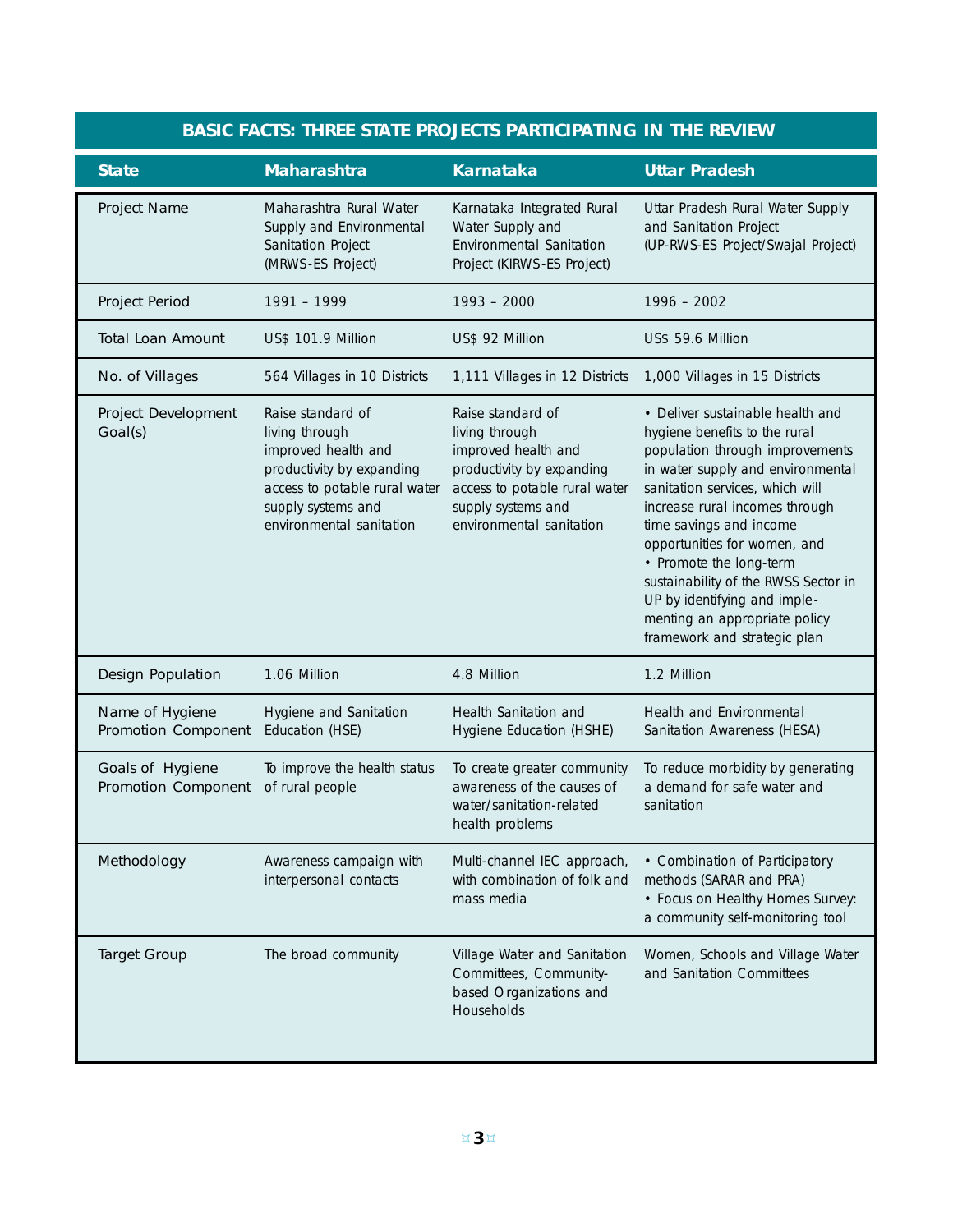for sanitation, emphasizing construction and maintenance of latrines, construction of soakage pit or garden and construction of compost pit. However, the targets of achievement in a one-year period were set at a high range, between 40% and 95%. At the project's completion, these targets were naturally found to have been too ambitious.

KARNATAKA: The hygiene promotion component was initiated a few years after the project began. At that point, promotion of personal, domestic, and environmental practices; proper practices for collection, handling and storage of water; construction and use of latrines; creating awareness for the maintenance of the drainage system and sustainable operation and maintenance of water supply schemes were set as objectives. Provision was made for village-by-village diagnosis and setting of priorities by fieldworkers, which proved effective.

UTTAR PRADESH: Key design factors for hygiene promotion are included in the Swajal project and the hygiene promotion component is integrated with each phase of the subproject cycle. At the project level, only 'improvement' in environmental and domestic hygiene has been set as the objective. The communities are expected to set their own goals, strategies and indicators. Project management generally aims to focus on hygiene related to the availability and quality of water supply.

When should the hygiene promotion component be implemented and how does it integrate into other components? It should start right at the beginning, as part of effective pre-planning and selection of communities, to help villagers make informed decisions about whether to opt into the project, and identify their priorities. Early entry is key. At the same time, it is important to lay emphasis only on core behavioral changes at the early stages.

Hygiene promotion's next critical phase is 'post-implementation' – once the water is flowing and latrines, soak-pits, drainage, and garbage pits, etc., have been built. It is then that effective use, hygiene practices, and environmental consequences can be assessed and dealt with. The task of hygiene promotion is not over when the project period ends. Postconstruction support is critical.

# **Approaches**

# **Methods and Tools**

All the three projects adopted multichannel message-based IEC, with UP going a step further to combine some participatory methods as well.

MAHARASHTRA: Flip charts and posters were the main tools of fieldworkers, along with messages through radio, television spots, processions, etc. This project also developed district action plans. Of the approaches used, interper-

sonal contacts with adults, and competitions among schoolchildren, were found most effective.

KARNATAKA: A multi-channel villagebased strategy was adopted. Local village health facilitators made house-to-house visits using flip charts, cards and similar communication materials. Meetings and orientations for other village groups were held, as also school programs.

UTTAR PRADESH: Efforts have been made to mobilize and facilitate the community to collect information on their health status, and their creativity is used to develop a community action plan for hygiene promotion. SARAR tools and the Healthy Homes Surveys have been introduced for this purpose. These have been found to be very effective.

There is a need for greater use of participatory and interpersonal methods



Safe disposal of excreta and proper maintenance of latrines are integral components of any hygiene promotion program.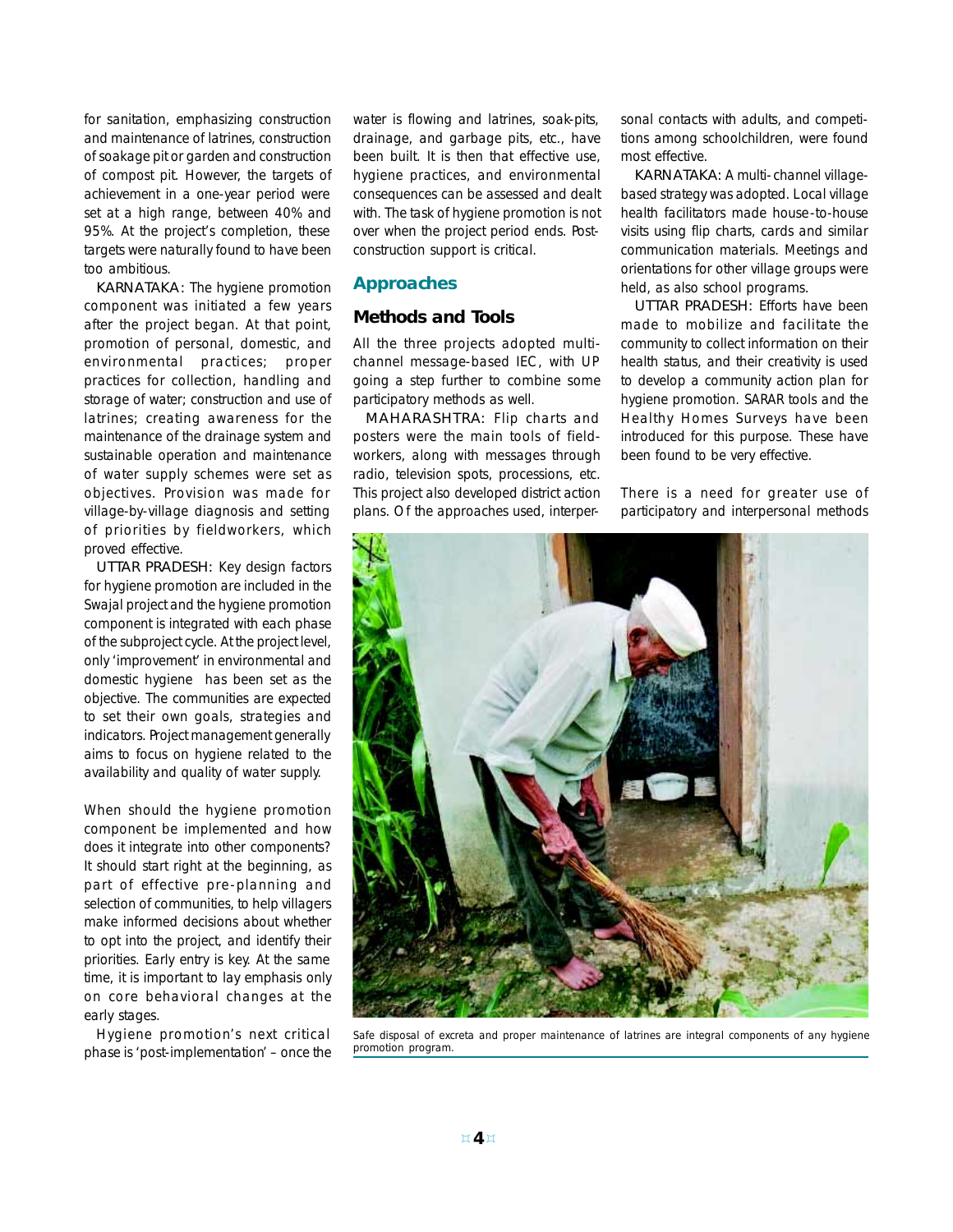to achieve hygiene promotion goals and objectives. Participatory approaches can be very useful for effective behavior change. Media also has a role to play, especially folk media that has the in-built advantages of being culturally acceptable, and film, which is very popular in India. However, the role of such mass media is of creating an overall climate, while interactive methods alone can produce changes in attitudes and behaviors. Although many methods and tools have been utilized across the projects, the underlying intents and characteristics of each need to be better understood, and then applied strategically. Thus their use can be made to better fit the varied learning needs of the community as it makes decisions to improve hygiene and sanitation conditions and practices.

# **Training Strategies**

Designing and implementing effective, multilevel, multidisciplinary, experiential and field-based training strategies for hygiene promotion is the key to strengthening capacity. The timing of the training is also essential: training just prior to the activities ensures that lessons learned are not lost before needed. Besides, sound capacity building requires more than training: good incentives, management support and follow-up are crucial. Technical staff also need good exposure to hygiene promotion to better understand the rationale for their 'devices', and for purposes of coordination.

MAHARASHTRA and KARNATAKA: Training in these states reflects the message-based approach. Short orientations and lecture-mode training were the dominant trend, with a few exceptions. Training of Village Health Facilitators (VHFs), for example, consisted mostly of lectures for only one day – though they are the key frontline workers.

UTTAR PRADESH: Training was more field-based, experiential, and hands-on, and a core session lasted 12 days. More



Hand-washing is an effective way to reduce morbidity.

experienced NGOs were found to be a good means of training newer NGOs entering the project.

# **Political Will and Policy Climate**

Hygiene promotion benefits can be strengthened by extending the numbers and levels, from which stakeholders and policy makers support it. Learning from on-going practice can be fed back into effective policy discussions. Developing high level allies, facilitating issuefocused consultations and making links between hygiene promotion and specific health problems are some ways to build political will.

In Uttar Pradesh, the project has focused on a number of techniques to build political will. Use of Observation Study Tours of higher level administrative officials and water and sanitation staff, horizontal cross visits among NGOs, and large assemblies of women across the projects' communities are some of the techniques used. Maharashtra and Karnataka have used public figures to endorse their work and project materials to increase legitimacy.

# **Space for Local Initiative**

All the project staff noted that rigid technical designs and package inputs stifled local energy. This discouraged local innovation and inventiveness. As in water supply, hygiene promotion needs to be more demand-responsive. Local initiatives should be encouraged, studied and spread across the projects. For example, in Karnataka, some NGOs found that Village Health Facilitators (VHFs) could be sustained in their hygiene promotion work if they also took on the additional paid job of collecting water charges from the users. Another Gram Panchayat agreed to cross-subsidize and provide land for group latrines where land was in short supply. Similarly, the formation of women's self-help groups was a boost to sanitationrelated activities.

# **Allocation of Project Resources**

All the projects reviewed included criteria that excluded communities with adequate supplies of safe water. This approach may need to be revisited as increasingly more communities in India are assured access to water supply. However, the review also highlighted that hygiene promotion should not stand alone in communities where water supplies were inadequate and rejected the notion of programs that do not integrate water supplies. Hygiene promotion cannot be effectively carried out in such situations.

# **Institutional Strategy**

## **Roles and Responsibilities**

In all the projects, NGOs were found to be particularly good at outreach. NGOs have the advantage of being able to sharply focus on, concentrate on, and penetrate deeply into communities with whom they have bonds of trust.

MAHARASHTRA: NGOs ran into conflict with Block Development Officers whom they saw as 'top-down' prescriptive managers who did not believe in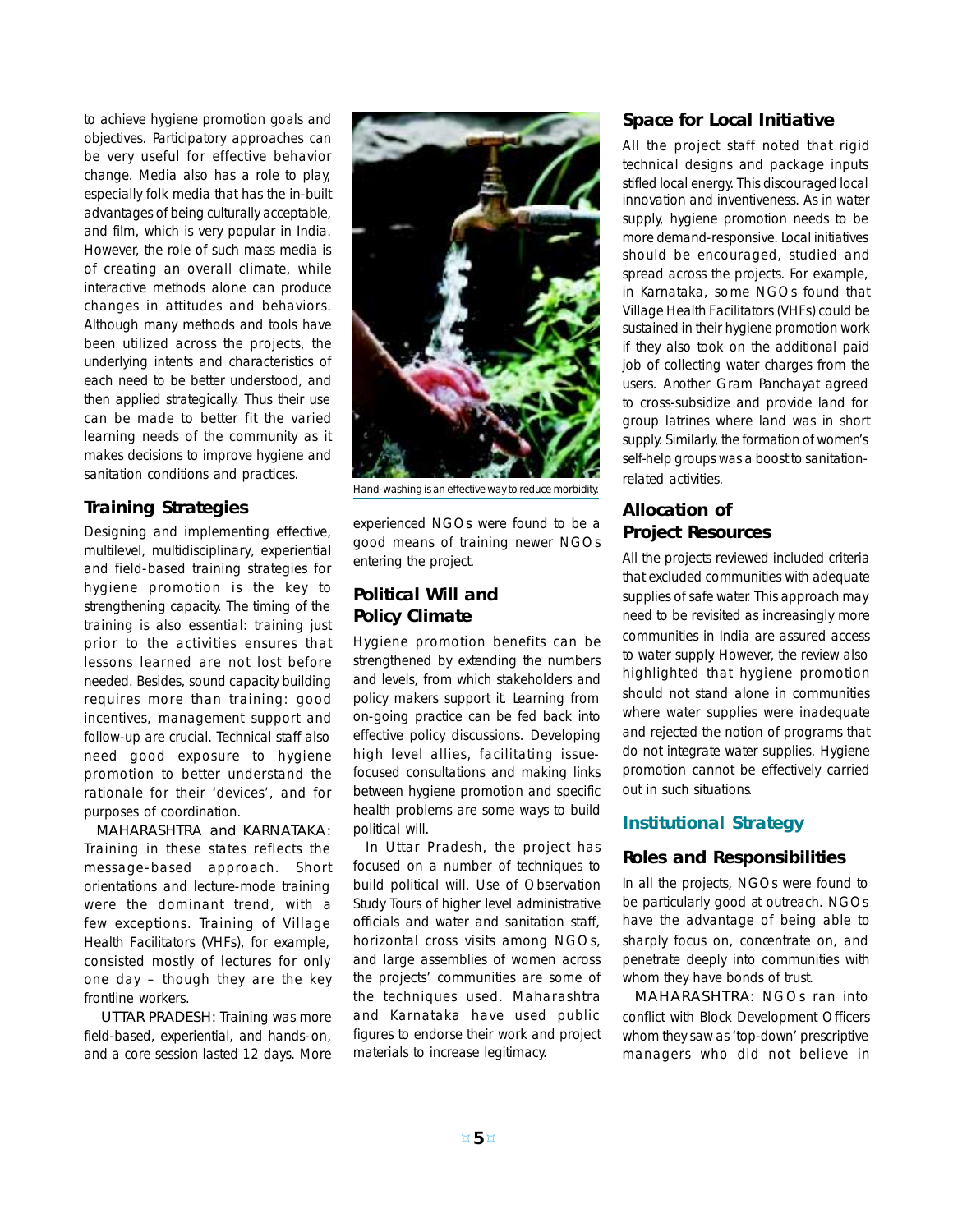### **HEALTHY HOMES SURVEY (HHS)**

#### **A Community Monitoring Tool for Hygiene Promotion**

This tool can be used by the community to regularly monitor the personal, domestic and environmental health and hygiene of their village and promote behavioral change. The methodology:

#### **1. IDENTIFY ATTRIBUTES OF A HEALTHY HOME**

• Invite one member (preferably a woman) from each house in the cluster.

• In a non-directive and participatory manner, ask them to list out the attributes of a healthy home. This might include household hygiene, management of drinking water, safe disposal of infant excreta, hand-washing after defecation and before eating, use of latrine, clean drains, etc.

#### **2. CATEGORIZE ATTRIBUTES**

• Ask the groups to categorize the indicators into three main headings – personal, domestic and environmental.

• The facilitator introduces the cards with pictures of the attributes and the participants are asked to discuss each one, prioritize them and then compare the list with the one they had determined at the previous HHS.

• The attributes are finalized by the cluster groups.

#### **3. ASSESS THE STATUS OF THE COMMUNITY VIS-À-VIS THE FINALIZED LIST OF ATTRIBUTES**

• The women cluster group members use the Secret Ballot/Pocket Chart method to ascertain the situation vis-à-vis Personal Hygiene. Totals are tallied and divided by the number of women present to find out the average for the group.

• To ascertain the situation vis-à-vis Domestic Hygiene, a group visits each and every house in the cluster and decides whether a home is healthy or unhealthy.

• To assess the situation vis-à-vis Environmental Sanitation, the same group members walk around in their cluster and observe the hygiene situation. They then rate the overall community as 'healthy' or 'unhealthy'. The results of Environmental Sanitation (ES) situation is also to be recorded visually on a community map.

#### **4. SHARE HHS FINDINGS**

- The results of the HHS, along with the date of the survey, are discussed in cluster women's groups.
- The results of the village as a whole are discussed in a community-wide meeting.

#### **5. FINALIZE TARGETS**

Based on the findings of the HHS and subsequent discussions, the community decides on targets of improvement in health and hygiene of the village at all three levels – personal, domestic and environmental.

#### **6. FINALIZE INTERVENTIONS**

Based on the village hygiene promotion targets, the cluster women's group decides what activities should be taken up to achieve the targets. Activities include:

- Need-based hygiene promotion sessions, their frequency, timings and place.
- Training and their curricula.
- Selecting IEC material according to the requirement of sessions.
- Deciding the number, frequency and strategy of various quiz and other competitions such as Healthy Baby Shows.
- Deciding the strategy of involving children, young girls and boys to act as change agents for hygiene promotion.
- Deciding the frequency of HHS.

#### **7. COMMUNITY MONITORING**

- Healthy Homes Surveys are conducted periodically at least once in a quarter.
- While discussing the result of the survey, the community compares the results with the previous survey results.
- The community may also review the criteria (attributes).
- The community may also redesign existing strategy.

community participation. The project thus took active steps to arbitrate and was able to achieve 'a workable' relationship. Currently, the Project's Planning and Monitoring Unit (PPMU) believes that an integrated team of government functionaries at district, block and local levels and an NGO-led team of Health, Management and Engineering specialists should directly focus on village-based organizations in future projects, and that NGOs should be integrated at the district and state levels too.

KARNATAKA: The World Bank introduced NGOs for outreach, which was a contentious measure at the start since the government wanted to use its own functionaries. An agreement was finally reached by which the Government of Karnataka would test the use of its functionaries in one district, while the NGOs worked in 11 districts. After the first phase, it was found that NGOs produced good results in the field. In Phase 1, problems of hardware delivery were acute: NGOs only concentrated on the software, and as a result felt they had little credibility just 'pushing health messages'. At Project level, it is now agreed that a single window for both hardware and software is needed for the next project which integrates community development, health, engineering, and other disciplines. This will give hygiene promotion more credibility and focus.

UTTAR PRADESH: From the beginning of the Project, a 'one-window' support for communities for community development, hygiene promotion, and hardware for water and environmental sanitation was arranged. This built strong trust and transparency with communities. A consolidated spearhead group such as a Self-Help Group has been created, from which the required specialized groups were formed. Staff and NGOs also identified the need for building long-term linkages between communities and support services, such as health clinics.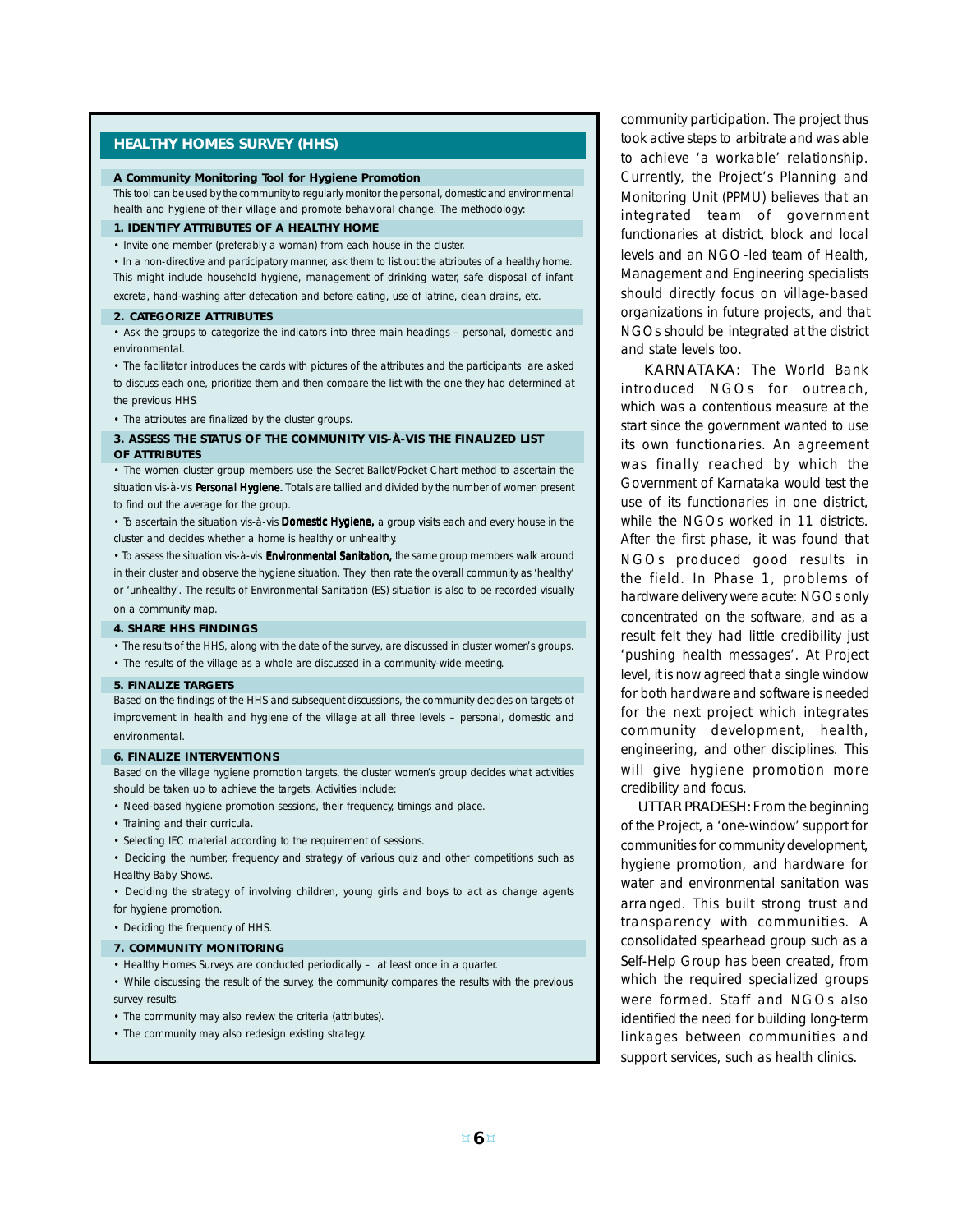# **Gender and Poverty**

As currently practised, hygiene promotion focuses specifically on women; however some men are involved 'by default', for example, if they happen to be in a general group, such as a youth club. Such strategies not only ignore 'half the problem' in terms of changing attitudes and practices, they may also aggravate already unfair burdens on women's time and effort. Besides, when projects monitor hygiene promotion, they rarely disaggregate information by gender and poverty with regard to workloads, time inputs, and decision-making power. These are serious issues and must be taken into consideration in updating hygiene promotion strategies for future projects.

# **Monitoring and Evaluation (M&E)**

Performance monitoring across projects was undertaken, measuring inputs to outputs. Sometimes performance was tied to payments, to ensure that a certain number of activities had been completed. Often in reporting, performance data was presented as the main evidence of project progress, though it gave little insight into results or outcomes. For performance monitoring, a sample-survey type IEC baseline was completed in l994 in Karnataka. It reviewed a number of limited behaviors related to water and sanitation, and implications for use of mass media. In Maharashtra, an impact study was conducted in 1995-96, covering water supply delivery in one district. Another impact study was conducted in 1997, covering all the project districts through sample surveys done by the Health and Family Welfare Training Centers. Two other impact studies, improving on the earlier methodology, are currently being planned. In Uttar Pradesh, both conventional and participatory impact assessments have been put into place. A sample-survey KAP baseline study for one



A health education meeting serves as an effective forum for discussing hygiene practice.

of the project batches was conducted focusing on knowledge and practices. A post-study is being planned. A participatory Healthy Homes Survey technique has proven to be very popular both as an effective change mechanism and a solid participatory impact monitoring tool.

Process monitoring was used to varying degrees in all the three projects. Process monitoring is a management tool designed to help organizations become more participatory and demandresponsive. Its development was a response to the need for field research data to be incorporated to improve project responsiveness to community demands, to maximize impact and improve the likelihood of sustainable outcomes. In Karnataka, process monitoring was informally conducted through monthly meetings in which implementation issues were discussed. Maharashtra also had regular review meetings. Uttar Pradesh has similarly built in feedback on project processes through meetings with support organizations.

Planning the M&E systems, their design and implementation, are major priorities in strengthening hygiene promotion in large-scale projects in India. Existing systems mostly emphasize performance monitoring, which has its uses, but does not help to significantly improve the processes by which hygiene promotion is achieved. This can be accomplished by more systematic process monitoring. The key to M&E design is a *shared stakeholder*

*process* for the selection and design of M&E indicators and strategies.

# **Recommendations for New Projects**

It is evident that the design of the hygiene promotion component needs a greater level of effort during preparation and integration with other processes for water supply and sanitation services. The key lesson is that greater emphasis is needed on the creation, use, and extension of participatory methods and tools for hygiene promotion. Only these decentralized initiatives can help overcome resistance to deeply-seated attitudes and practices, and help make the links to felt priorities.

In sum, it needs to be acknowledged that these World Bank projects have catalyzed discussions on the links between water supply, sanitation and hygiene education; discussion that has been critically lacking in the sector and in government programs. Most government schemes have focused on the construction of latrines rather than on improving overall hygiene. It is now being recognized that hygiene education programs that focus on the delivery of simple hygiene awareness messages fail because they do not recognize the strengths of decentralization and participatory approaches.